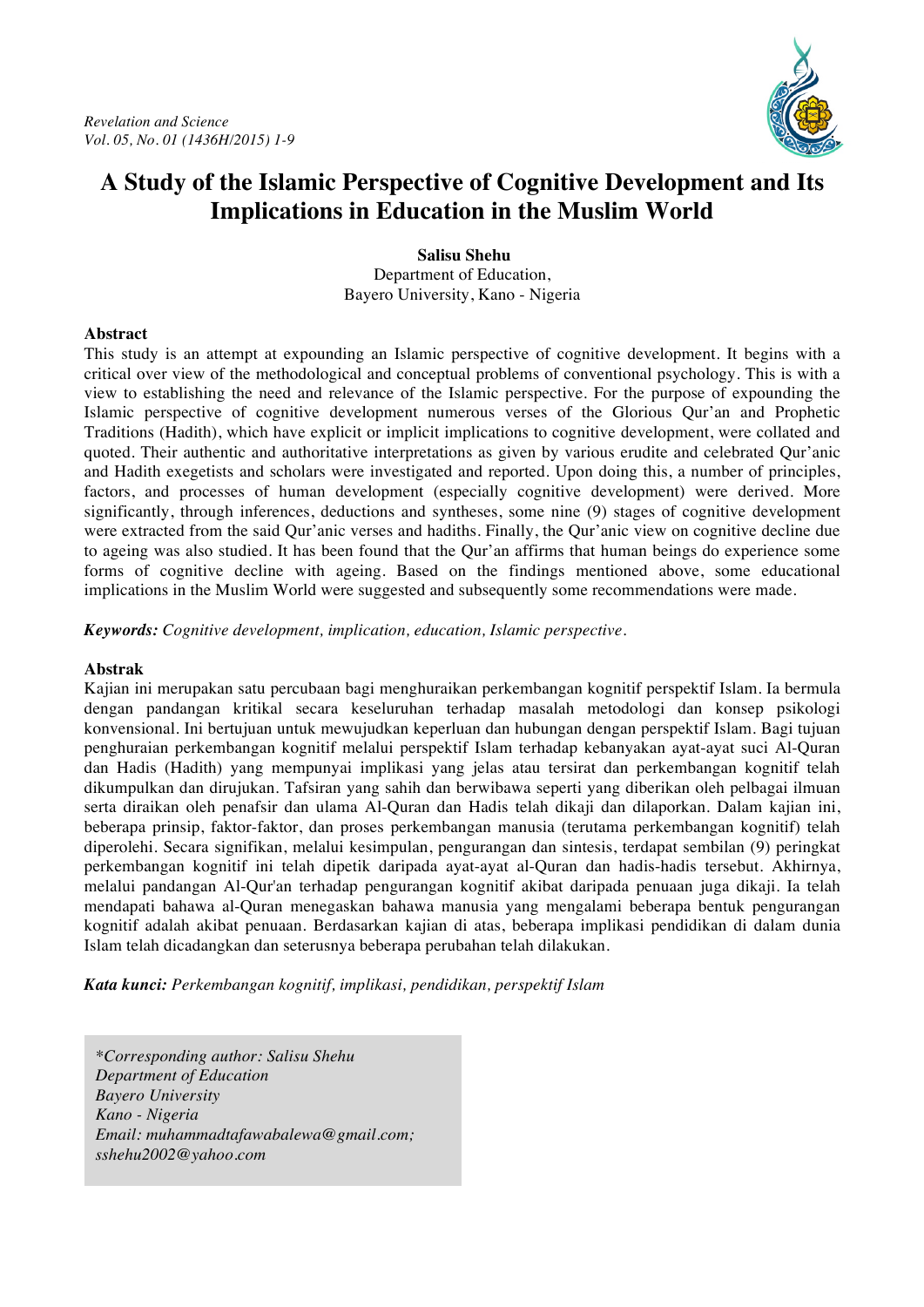### **Introduction**

In order to grasp the essence of the present study it seems necessary to trace the background of Western secular education, in particular its view of man. There is no doubt that the fundamental, dominant and prevailing conception of man in the West is materialist as well as secularist. This is as a result of certain historical circumstances and experiences which the West passed through from the beginning of the Renaissance through the scientific and later the industrial revolution to date. We are all aware of the conflict between the Church (principally Catholic clergymen) and early European scientists, which led to the collective persecution of the latter, at the behest of the former. However, it did not take long for the conflict to have a negative effect on society. Having realized the prospects of science, the state (the Roman Empire) had to divorce itself from the Church only to form an alliance with the scientists and also support them. It was this alliance that made it possible for scientific scholarship to flourish in Europe to its present level of development.

Even after the alliance of the state with the scientists, the Church perpetuated its persecutions against the scientists. As a result of that a number of scientists like Galileo Galilee, Copernicus, etc., were ex- communicated and massacred. The reason for the conflict and the subsequent persecutions were not far from the fact that the ideas propagated by the scientists conflicted with certain Church doctrines and dogmas (Al-Hawali, 1987). In reaction to such persecutions the scientists rejected religion (in extreme cases) or simply condemned it as a hindrance to the growth and progress of knowledge. The consequence of this conflict was the formulation of an entirely materialist/secularist system of knowledge and indeed subsequently, a materialist/secularist conception of life and worldview. This positivist pervaded all aspects of Western civilization including education. Thus invariably, the philosophical foundation of Western education is materialist as well as secularist in nature

### **Conceptual and Methodological Issues in the Evolution of Psychology**

Modern (secular) psychology, which is part and parcel of the overall Western system of knowledge and education, has suffered from the influence of the Western materialist worldview. As a result of this, psychology attempts to explain the nature of man and to interpret his psychological dispositions along secularist/materialist viewpoints with the tendency to neglect his spiritual aspect. This led to the portrayal of a distorted picture of man whose endeavours

appear to be interpreted in terms of pursuing only his biological and passionate needs; and personality and overall behaviours can "can only" be determined and judged in terms of controllables and observables (Hamid, 1977). As a consequence of this, a number of theories and conceptions about man are compartmentalized parochial explanations, which are generally devoid of basic human realities. Up to this time, in most aspects of human psychology there is hardly any single psychological theory that has provided a comprehensive explanation of human nature. Furthermore, a number of psychological theories had been short-lived because they could not stand the tests of time, constructive criticisms and scrutiny. This conceptual crisis about the real nature of man and his tendencies has posed a challenge to contemporary psychologists. As Alexis Carrel puts it, "...man is still unknown... and our knowledge about ourselves is still primitive and partial (Alexis Carrel – 'Man the Unknown' – cited by Yunus, 1986).

The conceptual crisis described above has been the major characteristic of modern psychology throughout its history. For this reason, psychology has always changed and modified its principal spheres of interest (Al-Hashimi, 1981). At early times psychology concerned itself with the study of the soul, later it concentrated on the mind, it still continued to metamorphose at one time or the other up to the present era of exaggerated and pervasive empiricism championed by behaviorism. Woodworth (1948, quoted by Al-Hashimi; 1981) had given succinct chronological description of this conceptual crisis.

In much more clear terms, Al-Hashimi (1981) himself summed up the chronic problem of modern psychology in the following way:

*The basic problem of modern western psychology is that it does not regard man as a whole in all his constituent dimensions and psychic phenomena. Rather, each stage in the history of psychology has singled out one aspect of the human psyche and devoted complete attention to it, ignoring other aspects. Such bias was the result of the diversity of cultures and orientation of psychologists. Its consequence was the appearance of numerous dissimilar designs and concepts all of which cannot be true; nor can any single one be true. The problem with psychological studies has been, and still is, their failure to comprehend accurately, profoundly and thoroughly the various aspects of the human psyche, and to maintain the balance among all interacting factors in psychological life.*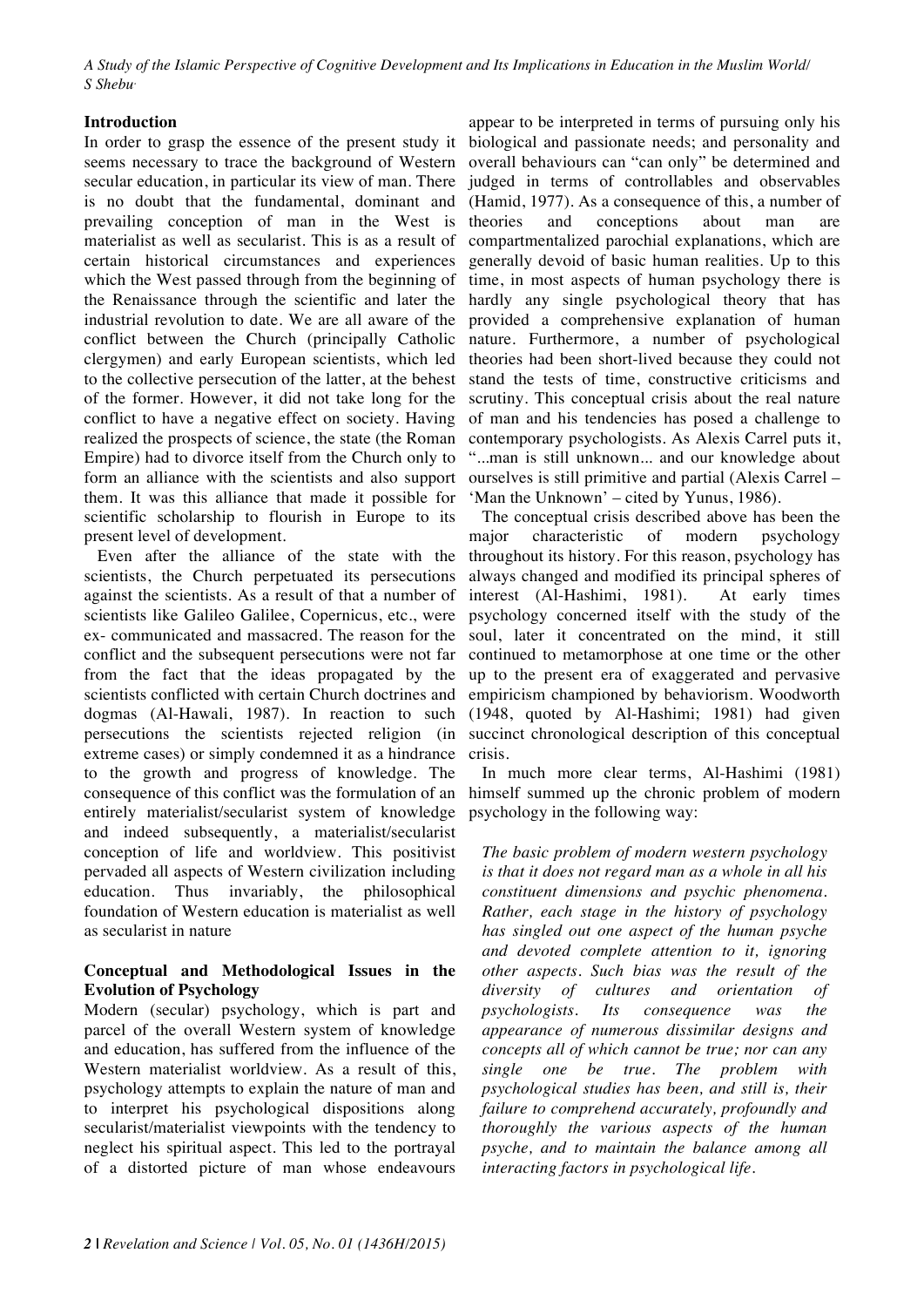psychology has been saddled with a lot of problems and crises ranging from conceptual to methodological. As a direct and inevitable consequence, there there has been an undue emphasis on empirical experimentation which led to the subjection of almost all psychological variables to certain rigid hypothetico-deductive empirical methodologies (logical positivism) which essentially treat man as only a physical or material being.

# **Cognition in the Evolutionary Trends of Modern Psychology**

Cognitive psychology, as an aspect of modern psychology could not have escaped the kinds of crisis that characterized general psychology. In fact, the same conceptual and methodological crises, which characterized the historical and conceptual development of mainstream psychology all found expression in cognitive psychology. From a historical perspective the analysis of cognitive faculties constituted the central and major subject of psychology. But this interest on human cognition eroded gradually with the gradual inclination of psychology towards instinctive tendencies and passions, until it was finally given a deadly blow by the 20th century behaviourists (Hearnshaw, 1987). So, human cognition became relegated to the background in psychological studies.

Cognitive psychologists, however, brought about a revived interest and as Bruner (1956) rightly puts it, "mind returned and with it cognitive psychology". Although cognitive psychology has come to regain importance in modern psychology, it is still bedevilled by the same problems mentioned earlier. There is first, the problem of likening the human intellect to a computer or calculator (Dhaoudi, 1992). There is still the problem of ascribing the development and constitution of the intellect to hereditary forces alone, or environmental forces alone, leading on to the nature/nurture debate. As a consequence of all these, the general and specific approaches to the study of human cognition in modern psychology are mostly, either rigidly empirical and, therefore, largely mechanistic or unduly speculative.

With all the problems of psychology in general, and cognitive psychology in particular, the present researcher considered that there is a serious need to introduce a more comprehensive and more natural approach to the psychological study of man, in Sayyid (2008)general, and of his cognitive disposition, in particular. The Islamic perspective of psychology is a positive step in this direction.

# From the fore-going, it is seen that, modern **Contributions of Muslim Scholars to Cognitive Psychology**

The tremendous legacy which early Muslims bequeathed to us was not only limited to general psychology. Cognitive psychology has had a fare share in that regard. A brief review of that is presented here. Besides Ibn al-Jawzi's work, *'al-Azhkiya'u'* – 'Stories of the Intelligent People', a number of early Muslim scholars described the virtues, nature, structure and types/categorization of the human intellect. Al-Mawardi for example, after discussing the virtues of the intellect in his book – *'Adab al-Dunya wa al- Deen'* gave a description of two types of intellect, namely *'al-Aql al-Ghariziy'-* 'the Natural Intellect' and *'al-Aql al-Muktasab'*-'the Acquired Intellect'. He explained that the first type is the original, inborn intellect and the only criterion with which man was differentiated from animals. Bestowed in the human mind, it is the basic foundation of consciousness, sensation, and perception. The second type according to him is acquired through experience and training. It is an off shoot of the first one. It is the end/goal of knowledge. It develops if it is put to proper function and it retards if it not made functional (neglected or ignored).

Both of Imam al-Ghazali and Ibn Khaldun also gave structural descriptions of the human intellect. While the first gave a four-dimensional attributes to it in his masterpiece – *Ihya Ulum al-Deen*, the latter described it in three ways which he called, the Discerning Intellect, the Experimental Intellect and the Speculative Intellect. It is instructive to note that Imam al- Ghazali discussed several other cognitive variables that include intellectual disparity among individuals and the factors that influence intellectual development and also determine individual differences in intelligence. Some of these factors identified by al-Ghazali are age, heredity, and environment. Imam Ibn al-Qayyim also discussed aspects of cognitive development in in his book titled: *"Tuhfah al-Maudud bi ah-Kam al-Maulud."* Earlier than all these three scholars, Al-Harith ibn Asad al-Muhasibiyy described the first type of intellect (*al-Aql al-Gharizy)* as an instinctive attribute which has been prepared in man for perceiving or grasping (*idrak)* abstract knowledge. In his two books namely, "*Aadan al-Nufus"* and "Risalah al-Mustarshideen" he identified several cognitive variables like attention, imagination, Impulsivity, intelligence, mental retardation, measuring intelligence, etc.(Nejatiy and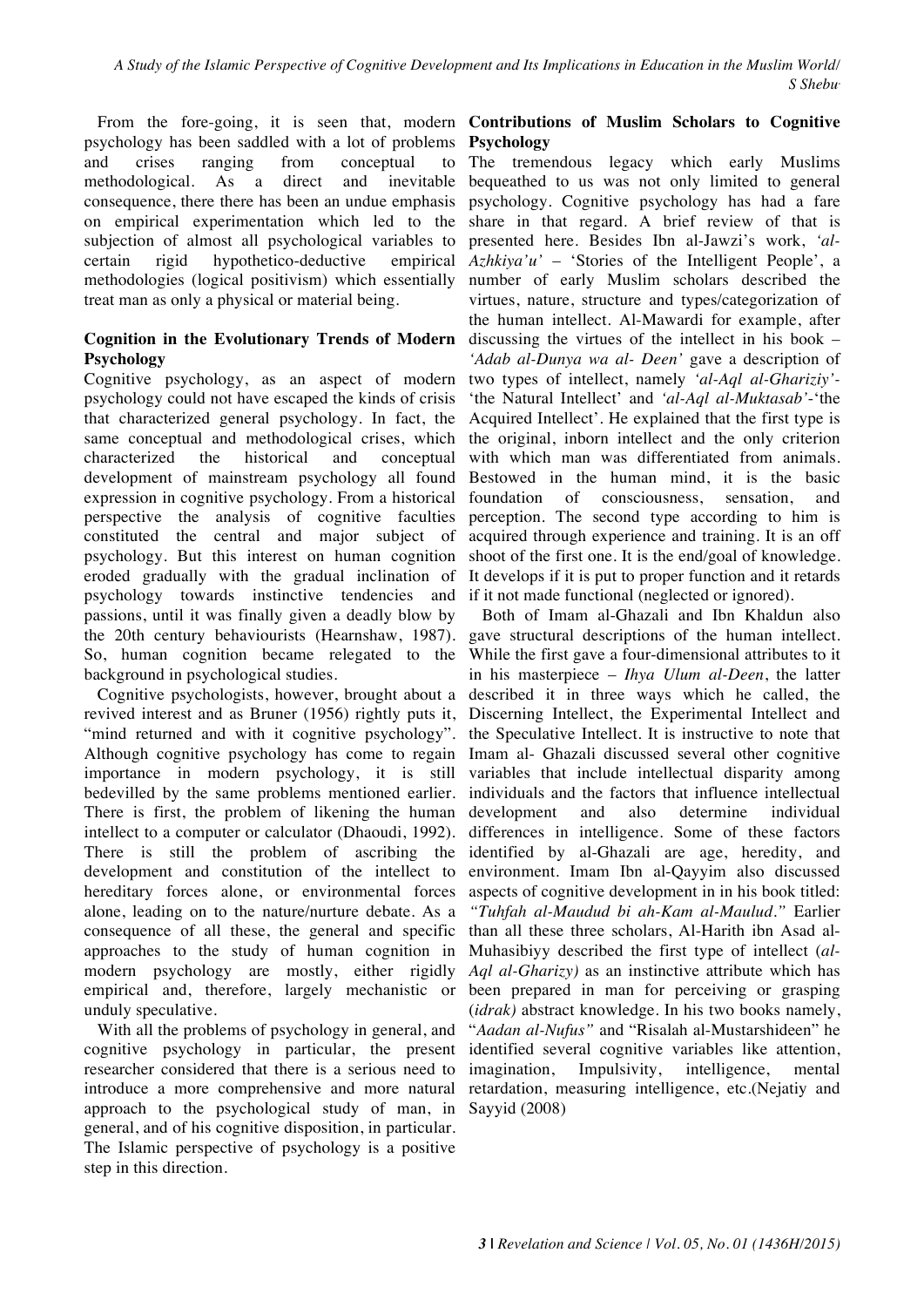#### **Aspects of Cognitive Psychology in the Qur'an**

Since fifteen centuries ago, the Qur'an has alluded to the uniqueness of man as a rational and intelligent being distinct from other creatures. The Qur'an tells us (over 1400 years ago) that man has been endowed with a superb intellect (cognitive tract), power of speech and reasoning, and freewill. God says:

*The Beneficent Hath made known the Qur'an, He hath created man, He hath taught him speech (and intelligence). (Qur'an: 551-4).*

The Qur'an also tells us that consequent upon the favours endowed to him – intellect, etc. – man has been elevated upon all other creatures and that the whole universe has been subjected to his use. God says:

*We have honoured the sons of Adam; provided them with transport on land and sea, given them for sustenance things good and pure; and conferred on them special favours, above a great part of Our creation. (Qur'an: 17:70).*

Moreover, in many verses of the Glorious Qur'an, Allah stresses the importance of knowledge. He also emphasizes to us the greatness of His favours upon man by endowing him with the intellect, and at the same time exhorts or even challenges us to make good use of our power of reasoning and cognition to acquire sound and proven/factual knowledge, particularly as it pertains to knowing Him (Allah) and His Glory. In many verses of the Holy Qur'an, He usually makes the following kinds of statements and appeals – 'will ye not reflect?; 'per chance ye may understand'; 'are signs for a people who reflect (think), etc. some other verse however, have farreaching psychological implications and under-tones from a developmental perspective.

Against the background set forth, it could be said that the study of human cognition – how it develops, what facilitates its development, what retards it, what are its attributes, elements, structures and processes, etc., motivated the present researcher to present an Islamic perspective of cognitive development.

### **Presuppositions about Gradual Cognitive Development in Islam**

One of the factors that motivated early Muslim scholars to the study of the nature of the human intellect in the Muslim world must have been the central and fundamental position which the human intellect occupies in the realm of Islamic Law. That is, the fact that a sound and matured intellect has

always been made a precondition to all obligations and in some cases, to the validity of discharging them. In Islam no person is obliged to undertake any form of religious obligation or duty compulsorily unless he/she is adequately mentally developed or sound. This is the reason why religious who have not attained the age of physical and mental maturity. The same thing applies to the insane and the sleeping person. The implication of this is that, a young person who is not mentally developed, and cannot therefore independently and decisively discern the good from the bad is not held responsible for his actions. No sin is therefore recorded against him for all his actions. The same thing applies to the sleeper, insane, and or the mentally retorted. While establishing this law the Prophet (SAW) says:

*The pen (for record of sins) is suspended (from recording sins) against the minor child until he attains maturity, the insane until he regains sanity; and the sleeper until he wakes up.*

And in the Qur'an, Suratun – Nur, verse 58, God says:

*O ye who believe! Let those whom your right hands possess, and the (children) among you who have not come of age ask your permission (before they come to your presence on three occasions...*

However, in verse 59 of the same surah, He says:

*But when the children among you come of age, let them (also) ask for permission, as do those senior to them in age...*

It could be seen that in the first verse only the three occasions in which people customarily rest were specified for seeking permission in respect of the immature children. Presumably the ones that have not attained matured intellectual development. But in the second verse there was no exception or specification as to the time for seeking permission. They should now seek permission at all times because they have now come of age both physically and mentally.

Now, what this basic principle (i.e. intellectual maturity being the basis and the pre- condition of all religious obligations and actions) presupposes is that the Qur'an or rather Islam considers and recognizes that intellectual maturity (cognitive development) is a stage – like, gradual process. This therefore means that the notion of cognitive development has a strong basis in Islam, and that it follows through certain stages to develop to its fullest stage of development.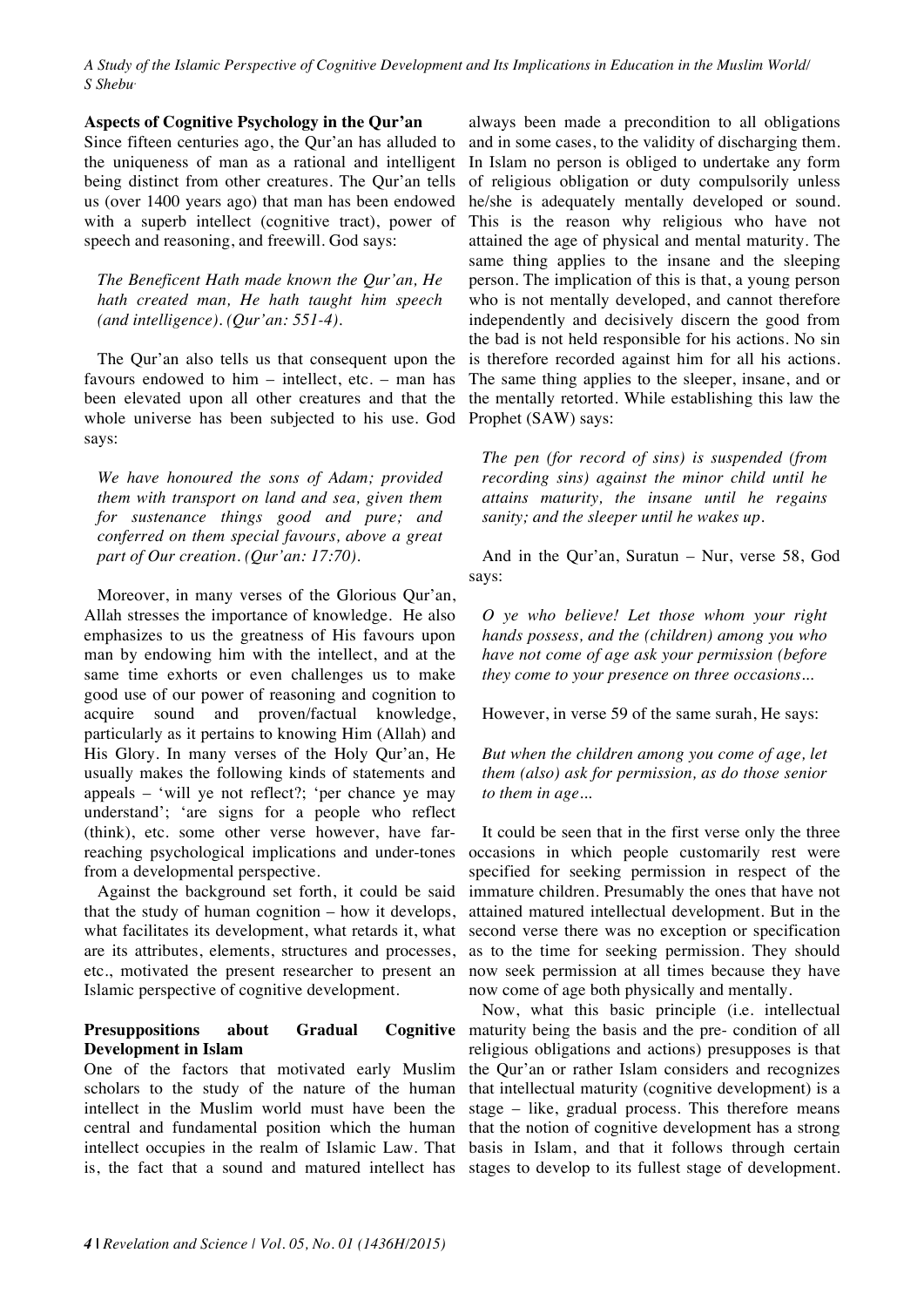It is in the light of this underlying presupposition that the verses and hadiths, which have developmental undertones are studied and presented here. From all the verses and hadith taken together definite stages of cognitive development are deductible and also extractable.

# **The Qur'anic View of the Concept and Meaning of Cognitive Development**

In modern developmental psychology, cognitive development is defined only in terms of appropriateness and effectiveness of one's responses to environmental stimuli in all their manifestations and dimensions. In other words modern psychology views cognitive development merely as the acquisition of progressive and qualitative changes in mental abilities which enable the person to adapt to his environment properly and effectively. Perception which is one of the fundamental basis of cognition on in this regard is therefore, confined to only two levels. These are the sensory and intellectual levels which simply involve the sensory organs and the cognitive processes of reasoning, insight and the like. In contrast, the Islamic perspective of cognitive development as given in the Qur'an presents a wider view of perception. This view of perception as presented by the Qur'an is what gives basis to the Islamic conception of cognitive development.

According to Muhammad (1995) Islam recognizes three levels of human perception. These are the sensory, intellectual and spiritual levels. It is the last level that is absent in modern psychological explanations of perception and cognition. The cognitive organs in which all these three levels of perception are presented are the sensory organs(hiss); the mind/intellect (aql); and the hearth (qalb). Allah says in the Qur'an, verse 78, chapter 16 (Suratun-Nahli):

*It is He (Allah) Who brought you forth form the wombs of your mothers when ye knew nothing: and He gave you hearing an sight and intelligence and affections: that ye may give thanks (to Him).*

At the sensory level of perception, the sensory organs of seeing, hearing, smelling, and so on are significantly involved. At the intellectual level the 'aql (intellect/mind) is involved. And it involves a process of cognition, reasoning, insight, and so on. But at the spiritual level of perception both the intellect (aql) and the heart (*qalb)* are involved. The perceptual process involved at this level are intuition, inspiration and the like. The effective integration of all these perceptual levels and processes is what gives

basis to an overall cognitive development. Muhammad (1995) went on to say that the levels and processes of perception as given above is what constitute the basic components of the epistemological principle of Islamic psychology. This principle recognizes all of these levels of perception and realities as constituting legitimate knowledge and on the basis of this, the principle, he said:

*Recognizes a hierarchy of knowledge the lowest being that of sensory perception and the highest level being that of spiritual perception. Thus the epistemological principle of Islamic psychology recognizes revelation as a source of knowledge and guidance and, at the same time, recognizing the individual's capacity and need for all levels of perception: Sensory,intellectual, and spiritual. Sensory observation and discursive reason are important but they are not the only methods of arriving at knowledge.*

From the foregoing analysis, the Qur'anic conception and meaning of cognitive development becomes clear. That is to say that as far as the Qur'an is concerned; the effective use of one's sensory organs and intellect to effectively perceive and respond to the environmental stimuli is an integral part of cognitive development. But even when such is achieved one cannot be deemed to have become fully developed intellectually unless and until he is able to successfully integrate these two levels of perception with the spiritual level. It is with this integration that an individual can perceive his Creator well and appreciate the need and desert to worship Him.

When this is done it is then that an individual could be said to have attained a full intellectual development. The Qur'an alludes to this conception in several verses as follows:i. verse 179 of chapter 7 – Suratul A'araf reads:

*Many are the Jinns and men We have made for hell: They have hearts wherewith they understand not, eyes wherewith they see not, and ears wherewith they hear not. They are like cattle – nay more misguided: for they are heedless (of warning).*

ii. Verse 44 of chapter 25, Suratul-Furqan, reads: *Or thinkest thou that most of them listen or understand? They are only like cattle; - may, they are worse astray in path.*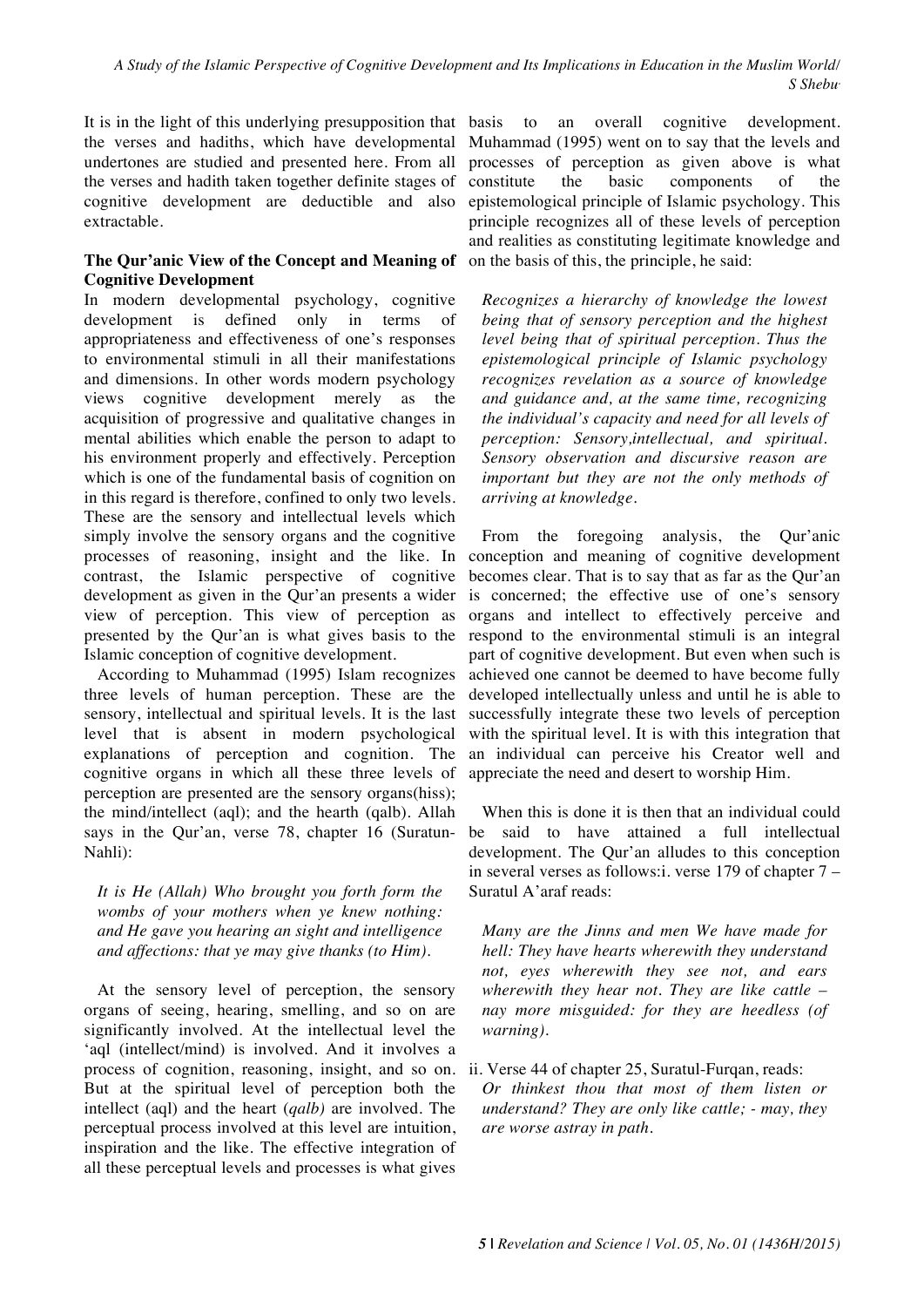In these two verses God has shown clearly that full intellectual development is attained only when an individual is able to perceive effectively the message of his Lord and Creator. Failing that, a person is no more better than an animal in terms of cognitive functioning.

The Islamic meaning of cognitive development transcends mere cognitive ability to manipulate and adapt to the environment effectively, but it also comprises the individual's knowledge about his Creator (Allah), his perception of his duties and rights towards Him and the extent to which he discharges them in terms of worship to Him. As we could see this is the conception put forward by Al-Ghazzali, in his postulations on human cognitive development.

#### **Extractable Stages of Cognitive Development from the Qur'anic Verses and Ahadith**

Having presented some of the verses which imply the gradual and stage-like nature of cognitive development, it is pertinent and also imperative to attempt extracting and delineating the stages that must have been denoted either explicitly or implicitly by the said verses and hadiths. This writer strongly believes that doing this will make a more comprehensive presentation of the Islamic perspective of cognitive development. In addition to that, and equally significant is that, it will provide a very good basis for undertaking further researches/studies on the subject matter especially as it pertains to practical experimentation. In the light of the above, the following stages have been extracted from the above verses and ahadith. For each stage extracted, an attempt has been made to substantiate it with the relevant verse or Hadith. But it needs to be emphasized here that the stages of cognitive development as implied by these verses are strongly tied to the stages of physical development in an interwoven manner. The stages are presented as follows:

### **Stage One: Sinnul idrak al-Hissi (Period of Sensory Perception) (From Birth to 2 years)**

This is the first stage of post-natal life. It is chiefly characterized by sensory perception through the five sense organs, which send information to the mind. As it could be inferred from the Qur'anic verses which postulated this stage, the mind at the initial period of this stage is blank or like tabula rasa (to borrow the Lockean terminology). The mind then interprets and stores the information based on its limited experience and maturity. Behaviour at this stage is principally characterized by reflexive and instinctive tendencies which are in – born and innate (specie-behaviour).

With continuous interaction with the environment these tendencies fade away gradually and are replaced by voluntary behaviours. The verse which indicates this stage of cognitive development reads:

*It is He Who brought you forth from the wombs of your mothers when ye knew nothing; and He gave you hearing and sight and intelligence and affections (minds): That ye may give thanks (to God).*

This is the stage which Piaget called the sensori motor stage. In the above verse, the Qur'an had alluded to the sensori nature of child's behaviour 14 centuries before Piaget came into existence. Allah also referred to this stage of human development in many other verses. For example: 32:9, 57:23, etc.

### **Stage Two: Attufulatul-Mubakkirah (early childhood (From 2 – 7 years)**

This stage is covered by many verses. For example verse 5 of suratun-Nisa'i (chapter 4) which reads:

# *To those weak of understanding (feeble-minded) make not over your property..*.

The phrase, "those weak of understanding" has been interpreted by renowned and celebrated exegetists like Ibn-Abbas as young children. The basis of demarcating the ascending age limit of this stage at the age of seven (7) years is the Hadith in which the Prophet (SAW) ordered that children at the age of seven should be enjoined to pray. This Hadith suggests that by getting into the 7th year, the child has completed one stage of his mental growth and is therefore moving into another. Based on this, the 7th age therefore becomes a point of demarcation.

#### **Stage Three: Sinnul tamyiz/Attufulatul-Muta'akhkhirah (Period of Discernment or Later Childhood) (From 7–10 years)**

This stage is delimitated by the Hadith of the Prophet (SAW) part of which has been quoted above. In the Hadith, the Prophet (SAW) said children should be caned for abandoning prayer at the age of ten years. This Hadith really suggests an entirely exclusive period of mental development. It implies that at the age of seven the child begins to discern what is worth doing. By the age of 10 years such ability to discern has gained a significant quality that the child could even be punished for abandoning what is worth doing.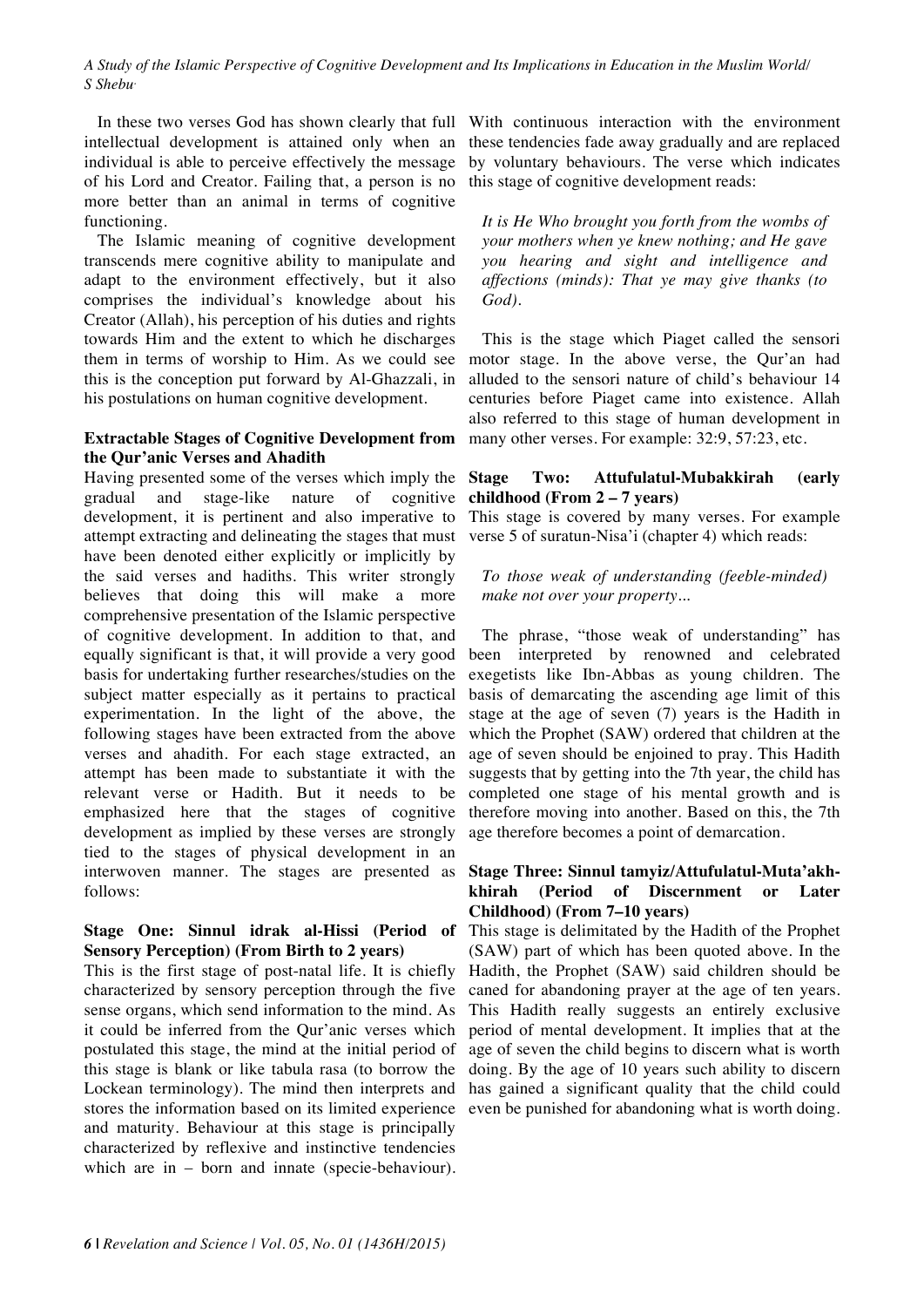#### **Stage Four: Sinnul-Murahaqah (Period of Early Adolescence). (From the 10 – 15 years).**

This is the period within which the individual's cognitive development starts to assume a formal trend. The foundation for abstract thought starts to be laid here. In this period the individual still remains within the domain of childhood mentality. His level of intellectual development has not assumed the status of maturity. That is why in the Islamic sense; the individual child at this stage has not become a *mukallaf* (majority person who could be responsible for all his actions). The basis of these postulations on this stage is the Hadith of the Messenger of Allah which was quoted above. i.e.:

*The pen (for record of deeds) has been suspended in respect of three people; the child until he attains puberty...*

# **Stage Five: Sinnul-Bulugh (Age of Puberty – Youthful Age) (From 15 – 33 years)**

The age of puberty is a turning point in the child's physical and cognitive development. An elaborate discussion on the verses and ahadith which establish this assertion has been made earlier in this chapter. The individual child is assumed to have reached a status of mature cognitive development from the age of puberty. That is why all obligations become automatically compulsory upon him the moment he enters the age of puberty. He is now responsible for all his actions and deeds. That is why if he commits any sin, it will now be recorded against him. The Hadith just quoted above substantiates this explanation. Several other verses quoted earlier also affirm this. For example 24:598, and 59; 4:6, etc. The Hadith of Abdullah ibn Umar quoted earlier provides the basis for delimitating the starting point of this stage at 15 years of age. So also the interpretations of Islamic scholars (quoted severally earlier). The same thing applies to the end limit of the stage.

# **Stage Six: Sinnu Bulugil Ashadd (Period of Full Physical and Intellectual Strength – Complete Intellectual development (From 33 – 40 years)**

The verses which substantiate the demarcation of this stage are many. They include 6:152, 12:22, 17:36; 22:5; 28:14; 40:67; and 46:14 which particularly provide the most glaring evidence on this. It reads in part as follows:

*... AT length when he reaches the age of full strength and attains forty years ...*

It is therefore clear from this verse that at the age of 40 years normal individuals usually reach the peak of their intellectual development. The interpretations and explanations of the renowned exegetists, most of which have been quoted earlier also substantiate this point.

# **Stage Seven: Sinnul Tawaqquf (Period of Constancy in Cognitive Development). (From 40 – 60 years)**

Although decline in cognitive functioning is assumed to start usually after 40 years such decline, even if it happens, is very subtle and hardly observable or noticeable. That is why some scholars called this stage as Sinnul-Tawaqquf, meaning a stage within which no further progressive development of mental functioning is recognizable or the decline itself. It is better called age of constancy in mental development. But it is clear that a person's mental functions remain evidently normal within this stage. The basis of this assertion is the Hadith in which the Prophet (SAW) interpreted verses 37 of chapter 35 (Suratu-Fatir). The verse and Hadith were both quoted earlier. But in addition to that the Prophet (SAW) was also reported to have said that:

*Whoever Allah has caused to live up to sixty years, he has blocked all his (on the Day of Judgement for hislaxities and faults or shortcomings)*. Reported by Bukhari and others, on the authority of Abu-Hurairah

#### **Stage Eight: Sinnush-Shaikhukhati (Old- Age) (From 60–80 years)**

The above Hadith provides basis for demarcating this stage. It is at this stage that gradual and steady decline in mental functioning start to become evident. In verse 67 of Suratu-Ghafir (chapter 40), God says:

#### *... (and We cause you to live) so that you become old...*

The Arabic word used in this verse is – *shuyukhan –* that is old people. Its specific mention in this verse means that it is an exclusive stage of its own different from another stage that comes after it. i.e. the last stage that is stated below: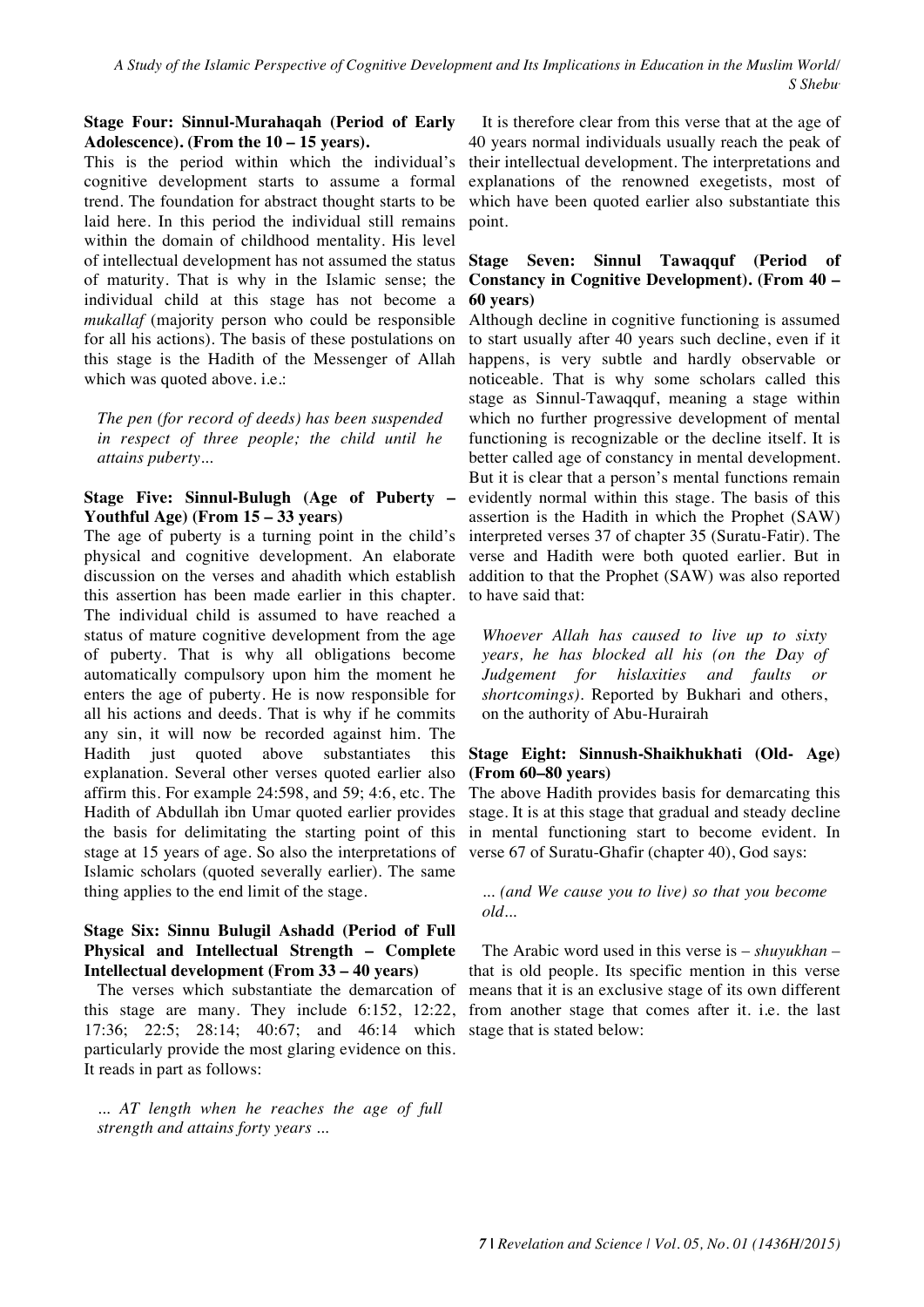#### **Stage Nine: Ardhalul-Umuri (Feeblest Old Age or Sensescence) (From 80 years and above)**

This begins sometimes after eighty years; it is the period with which mental degeneration becomes much more obvious particularly as age increases towards 100 years and above. Many verses of the Qur'an made reference to this stage of cognitive development. For example: 16:70 and 22:5. Both were quoted earlier. The Noble Prophet (SAW) used to seek refuge with Allah from being made to live up to this stage of life. The Hadith was reported by Bukhari, on the authority of Anas ibn Malik. It reads:

*O Allah! I seek refuge with you from indolence, cowardice, senility and miserliness.*

In another version also reported by Bukhari on the authority of Sa'ad bn Abi Waqqas, the Prophet (SAW) used to say:

*And I seek refuge with You from being turned to the feeblest old age.*

But it should be noted here that, the Prophet (SAW) used to make this supplication only for the purpose of teaching his followers. This is because, as far as his position is concerned (the Noblest of all creatures) even if he lives a thousand years, he will never revert to that condition.

#### **Implications of the Study to Education**

All over the world, educational curriculum is now mostly learner-centred. In other words, the training and overall socialization of the learner has in most cases been the focal point of the educational curriculum. This makes the learner to be the starting and ending point as well as the central figure of the curriculum. Because of this, knowledge of the child or adult learner, his psychological dispositions, and his overall developmental patterns becomes necessary in any curriculum design and policy formulation in education.

Piagetian theory implies that in the process of designing a curriculum or planning a lesson, it is always necessary to consider and take care of the level or stage of cognitive development of the curriculum clients – i.e. the pupils or students. This means that for each category of students/pupils in a particular stage of cognitive development there are contents and methods, which are particularly relevant and suitable to them. Without taking care of this factor, curriculum design, teaching and even policy making in education may be a futile or fruitless.

However, it is important to note that there are fundamental differences between Piagetian theory and the Islamic perspective. One of such differences is the fact that the human intellect is essentially a blessing and favour of God endowed to man for a purpose. This purpose is the worship of God. Piaget did not recognize this fact in his theoretical postulations about the human intellect. But the implication of this to education is that, education should be primarilyEducation should first and foremost be seen as the essential means towards attaining the pleasure of God and not primarily as a means towards earning material livelihood. This means that knowledge and or education has an intrinsic spiritual value which needs to be emphasized and pursued for the betterment of man's spiritual aspect of life. If only the material value of knowledge is recognized, cherishedand pursued by education it is bound to produce an imbalanced socialization. It will initiate, promote and perpetuate materialist socialization at the expense of the spiritual aspect.

What humanity witnesses today of exaggerated greed, avarice and self-centeredness are the products of secular, materialistic education. These vices are themselves the foundations of our social problems and social ills like fraud, corruption, injustice, oppression, moral and spiritual degeneration, etc. There is therefore the need to reorient our educational system by ways of deemphasizing the materialist posture that is its major characteristic. In this way the clamour to obtain a certificate, which will subsequently earn one a white collarjob will be minimized in our education system. Knowledge will then be sought for its own sake, not essentially for its material value. The human intellect actually has a more cherishable value that is beyond the quest for material satisfaction. Confining it to that aspect alone really relegates man to the position of animals. But man is above animals only when he makes use of his intellect in ways that transcend animalistic pursuits.